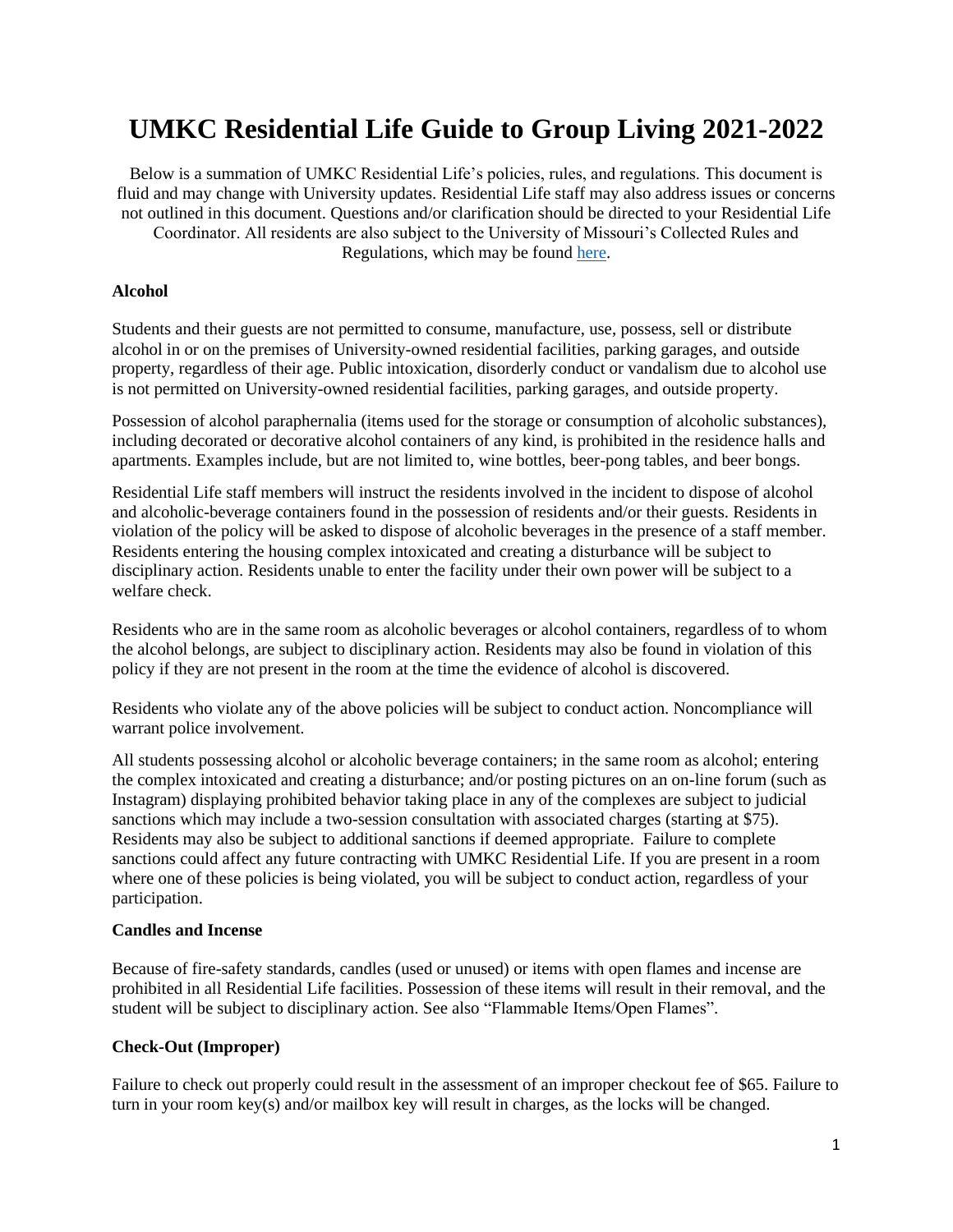Residential Life is not responsible for abandoned items or items accidentally left upon check-out. In addition, other fees may be incurred for removal of abandoned items or excessive cleaning. Any items obtained by Residential Life, including bicycles, will be donated after a thirty (30) day holding period. See also "Failure to Vacate".

## **Computer Labs**

The following policies apply when using the computer labs in Oak Street Hall and Johnson Hall:

- Documents are to be saved on the resident's own jump drive or Q Drive, but not on the hard drive. Documents saved on the hard drive will be deleted.
- Residents will be held responsible for any damage to equipment during their computer time.
- No food or drink allowed in the labs.
- No obscene information or material is allowed on the computers at any time for any reason.
- Printers are available in the computer labs, as well as through a remote connection in Hospital Hill Apartments. If a resident wishes to print, the resident must provide their own paper. If the printer is unavailable, students should utilize other campus labs for assistance.

## **Compliance**

Students are required to comply with the directions of University officials in the residence halls and apartment facilities (including emergency personnel, student staff, property management staff, and property security staff) while acting in performance of their duties, including the implementation of emergency procedures (fire, tornado, emergency securing, etc.).

Failure to comply with the requests of University officials, including student staff, will result in conduct action.

## **Cyber Abuse**

Intimidating or threatening behavior towards other residents or staff in an online forum or through means of electronic communication is grounds for disciplinary action and may also result in disciplinary action under the general Standard Conduct for students. This includes, but is not limited to, interacting in Facebook, Twitter, Snapchat, TikTok, Instagram, email and/or texting. Behavior is not limited to messages directly addressed to a person, but may also include messages, pictures, video, etc. about a person and posted on the Internet.

#### **Damage/Vandalism (Individual and Group)**

Residents will be held responsible for any damage they cause to their rooms/apartments or any other part of the Residential Life facilities and its equipment. For this reason, it is extremely important for residents to exercise care when auditing their room inventory (known as a Room Condition Report, or RCR) upon moving into their rooms/apartments. Residents will be held responsible for any damages to their rooms/apartments over and above those noted on their RCR. Students also may be liable for any unusual housekeeping or maintenance service charges they may incur or for which they may be found responsible.

*No adhesives may be used*. Students should use pushpins, thumbtacks, or mounting/sticky tack to post materials on their walls. These materials must be removed prior to the student checking out of the residence halls. Repair of walls damaged by hanging materials (brackets, braces, nails, etc.) and adhesives will be charged to the resident responsible. Nothing may be placed on the room doors unless it is adhered with drafting tape or dots.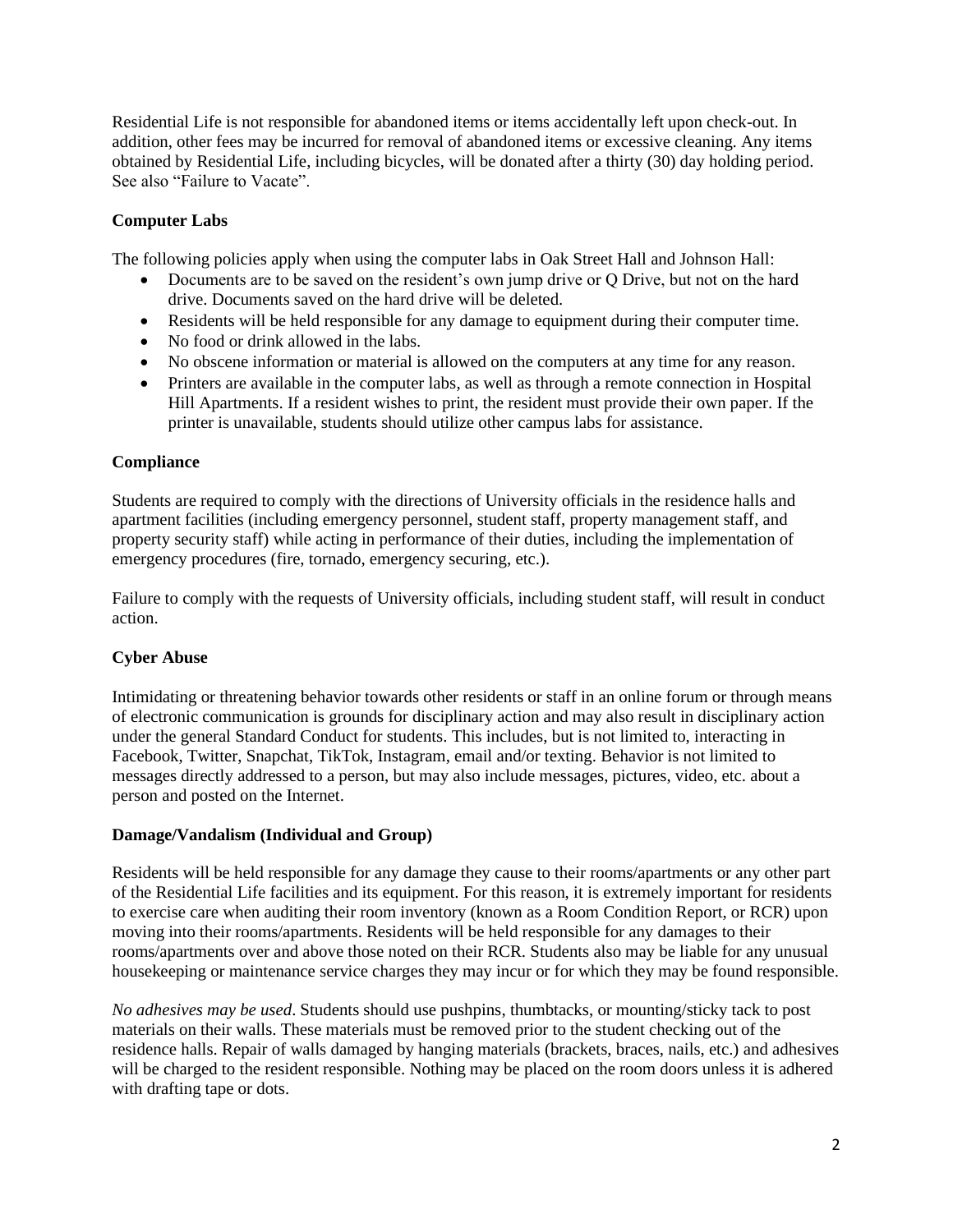Students found to be responsible for malicious or careless damage to the property of the University or the property of any individual will be sanctioned and pay restitution. If the persons(s) responsible is/are not identified, the residents of that community will be held collectively responsible for the damage (examples include: of furnishings, vandalism to windows/fixtures, carpets, furniture, walls, etc.).

Residents are also responsible for the actions of their guest(s) and may be charged for any damage/vandalism that may stem from guest behavior.

#### **Drugs, Paraphernalia, and Controlled Substances**

The consumption, manufacture, use, possession, sale or distribution of any controlled substance in or on the premises of any Residential Life-owned facilities, parking garages, and outside property is prohibited without proper prescription, required license, or as expressly permitted by law or University regulations.

A staff member's confirmation of the aroma of marijuana will be considered evidence in conduct cases involving the alleged violation of this policy. The university police may also be involved in any cases pertaining to drugs, paraphernalia, and/or controlled substances.

Any possession of drug paraphernalia, such as pipes, roaches, etc., is not permitted.

Residents are not allowed to be in possession of prescription drugs that are not prescribed to them. All prescriptions must remain in their pharmacy containers with the label clearly visible until immediately before consumption by the prescribed individual.

Residents can be found in violation of these policies if they are not present in the room at the time the evidence of drugs, paraphernalia, and/or controlled substances are discovered.

All students possessing drugs in the building; in the same room as drugs; entering the complex impaired and creating a disturbance; and/or posting pictures on an on-line forum (such as Facebook or Instagram) displaying prohibited behavior taking place in any of the complexes are subject to judicial sanctions which may include a two-session consultation with associated charges (starting at \$100). Residents may also be subject to additional sanctions if deemed appropriate. Failure to complete sanctions could affect any future contracting with UMKC Residential Life. Repeated infractions will result in immediate termination of the housing contract with associated administrative fees. If you are present in a room where one of these policies is being violated, you will be subject to conduct action, regardless of your participation.

#### **Electrical Appliances**

Appliances that may cause a fire or safety hazard may not be used in student rooms. These include hotsurface appliances such as hot plates, space heaters, popcorn poppers, immersion coils, toasters, toaster ovens, coffee makers, George Foreman grills, crockpots, and any other cooking appliances. Such items brought into the residence hall will be confiscated and stored temporarily during the resident's stay. Questions regarding permitted appliances can be directed to the Residential Life Coordinators.

*Hospital Hill Apartments & Rockhill Apartments Addendum*: Popcorn poppers, toasters, coffee makers, and crockpots are allowed in the apartment complex if they are in good working order and are used in the kitchen spaces only.

#### **Extension Cords/Multiple Plugs/Lighting**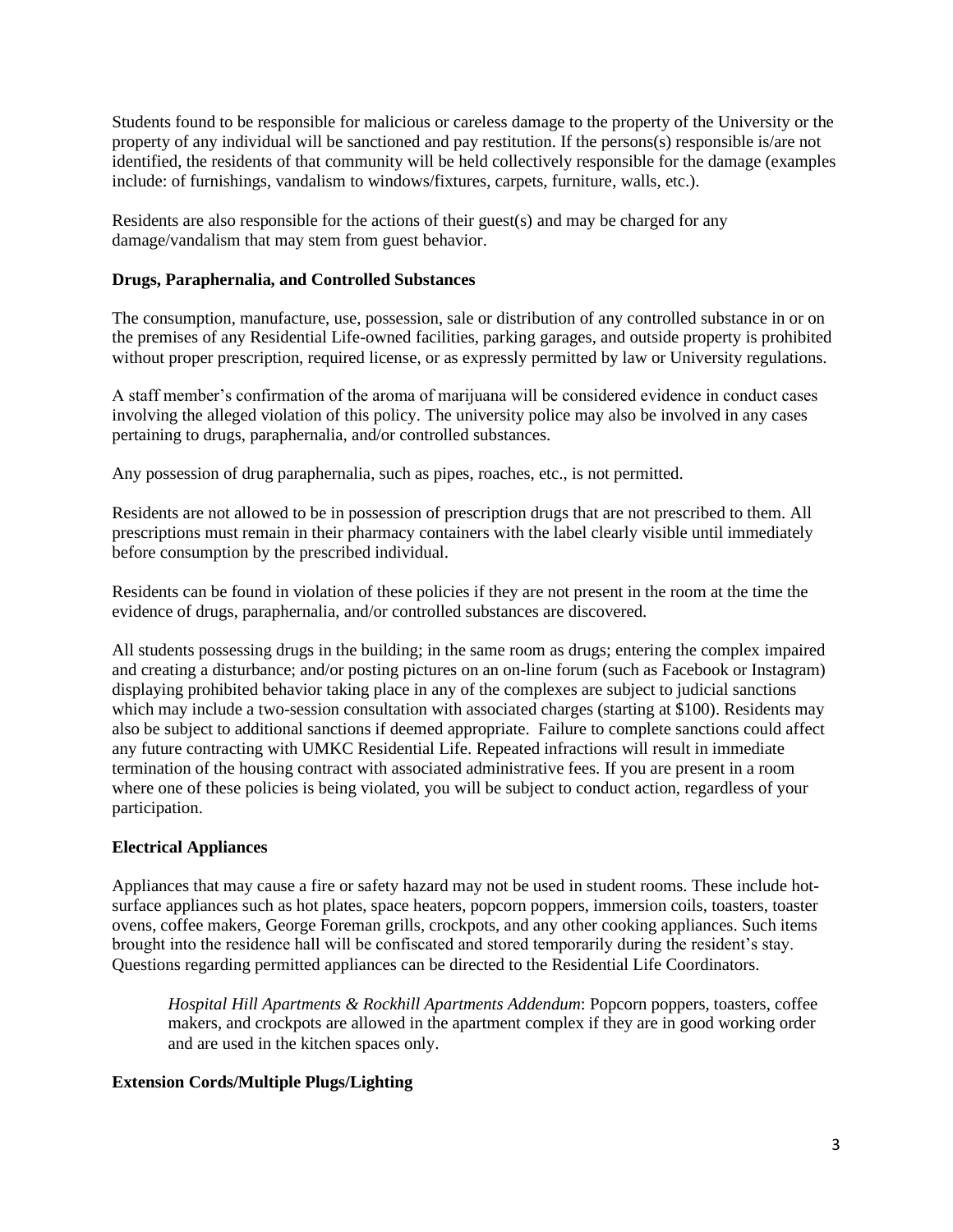Extension cords must be UL approved, 16 gauge, and not exceed an unspliced length of six feet with a polarized plug and a single outlet. It may not be placed under floor coverings or furnishings and may not be secured by penetrating the insulation. Decorative lights can be used in the facilities, but cannot be located on the ceiling or through the door. Lights with cords through the door can cause electrical charges, and lights on the ceiling may interfere with the fire suppression system.

## **Failure to Vacate**

When residents have not vacated an assigned space as scheduled (internal transfers as well as the end of a contract period) and have not removed personal property, Residential Life staff will make a reasonable attempt to contact the residents. Forty-eight hours after this attempt to contact, the personal property will be removed and stored at the resident's expense (including bicycles left in bike racks).

Residential Life is not liable for damage to or loss of property that might occur during the course of removal or disposal. Residents will be billed for all costs incurred in removing personal property and restoration of the unit to usable space. Items will be held for thirty days - after this time, abandoned property will disposed of accordingly. Failure to check out properly could result in the assessment of an improper checkout fee of \$65. Failure to turn in your room key(s) and/or mailbox key will result in charges, as the locks will be changed. See also "Check-Out (Improper)".

## **Fighting/Physical Abuse/Weapons**

Fighting or physical abuse to another person may result in disciplinary action under the general Standard of Conduct for students in addition to the Residential Life Guide to Group Living. Weapons are not allowed anywhere on campus and are not permitted in Residential Life-owned or -operated facilities at any time. The possession of weapons is a criminal violation and will be prosecuted. "Weapon" includes, but are not limited to, firearms; paintball guns; airsoft, BB or pellet guns or similar weapons; bows and arrows; knives with blades more than three inches long; decorative weapons; ammunition; mace and bear spray; and explosives. Other restricted weapons include billy clubs, switchblades, brass knuckles, nun chucks and dangerous chemicals. Firearms are not permitted on campus, even in vehicles.

Possession of any of these items will usually result in termination of the Residential Life contract and permanent removal and prohibition from all Residential Life-owned or -operated facilities.

#### **Fire Alarms**

All residents are expected to promptly evacuate the building and meet at their designated evacuation point when the fire alarm activates. Students who do not exit the building or exit expeditiously will be subject to the University conduct process.

#### **Flammable Items/Open Flames**

Items that are flammable, such as fuel and propane gas, may not be stored on the premises, in resident rooms/apartments, or any storage area. Items which require an open flame to operate or which produce heat (e.g. Bunsen burners, lighted candles, alcohol burners, grills) are not allowed. See also "Candles and Incense".

#### **Furniture and Equipment (Community Furniture)**

All common-area furniture and equipment is University property. Removal of such (from the building or into individual student rooms) is considered theft and is subject to disciplinary action under the UMKC Residential Life Judicial Procedures, in addition to the general Standard of Conduct for students. No University furniture may be removed from student rooms to accommodate personally-owned furniture.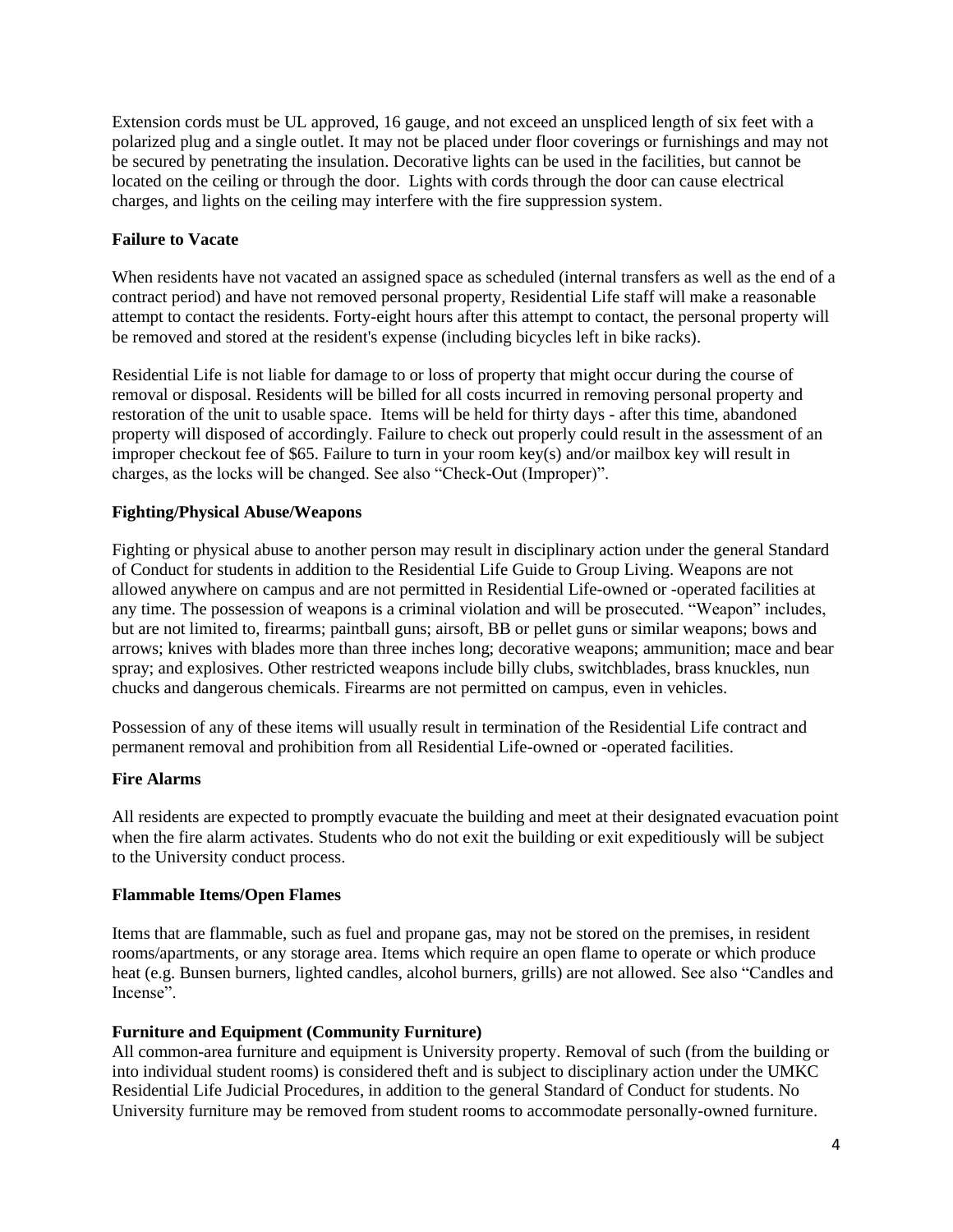Residents found with community furniture in their rooms will be charged for its relocation and/or replacement.

#### **Furniture and Equipment (Resident Rooms and Apartments)**

Room furniture must remain in its designated room/suite/apartment at all times. Any missing pieces of furniture will be considered damage to the room, and the resident will be charged for replacement of these items. Upon vacating the room, residents are expected to leave room furniture in the location in which it was found when first moving in. In the residence halls, the beds must be delofted and the top of the mattress must be approximately 3-4 feet from the floor.

#### **Gambling**

Gambling is prohibited in all residential facilities.

#### **Guests and Visitation**

The guests and visitation policy does not allow for guests staying for an extended (more than three days per month) or frequent basis. It does not allow cohabitation.

Roommates and suitemates must establish their own visitation rules for their rooms/apartments, within the University established guidelines. Room-/suitemates are expected to respect each other's reasonable requests for privacy and must have permission from their room-/suitemate(s) before hosting a guest, regardless of visitation length. A resident's right to privacy takes precedence over the privilege of having guests.

If permission from the room-/suitemate(s) is received, everyone must wear masks if any of the individuals is not assigned to the room. See also "Masks/Face Coverings".

In the residence halls, all guests must check in at the front desk and leave a photo ID. Upon check-out, the photo ID will be returned to the guest.

All guests must be escorted at all times (both inside and outside the rooms/apartments) by the resident with whom they are visiting. All guests who are not residents of the facility must be escorted from the lobby by the person they are visiting. Guests must remain in the lobby until their escort comes to pick them up. There should never be guests on floors or in rooms/apartments without escorts. Additionally, guests should never have access to the resident's keys or ID (See also "Keys/IDs".) Residents' guests may utilize the bathroom within the suite, as long as all suitemates agree upon bathroom use of guests.

Residents are also responsible for the actions of their guest(s) and should ensure they follow Residential Life/University regulations. Upon request from a staff member, guests must surrender their identification when they are in the housing facilities. A staff member may also require guests to vacate the housing facilities at any time.

#### **Hoverboards/Scooters**

All self-balancing scooters, also referred to as battery-operated scooters or hands-free Segway-like scooters and more popularly known as hoverboards, are prohibited from use or storage on UMKC campus property and UMKC-owned or -operated facilities. Additionally, University-wide policy prohibits the use of battery-operated and/or electric scooters (such as "Bird" scooters or "Lime" scooters) on campus property, including residential property.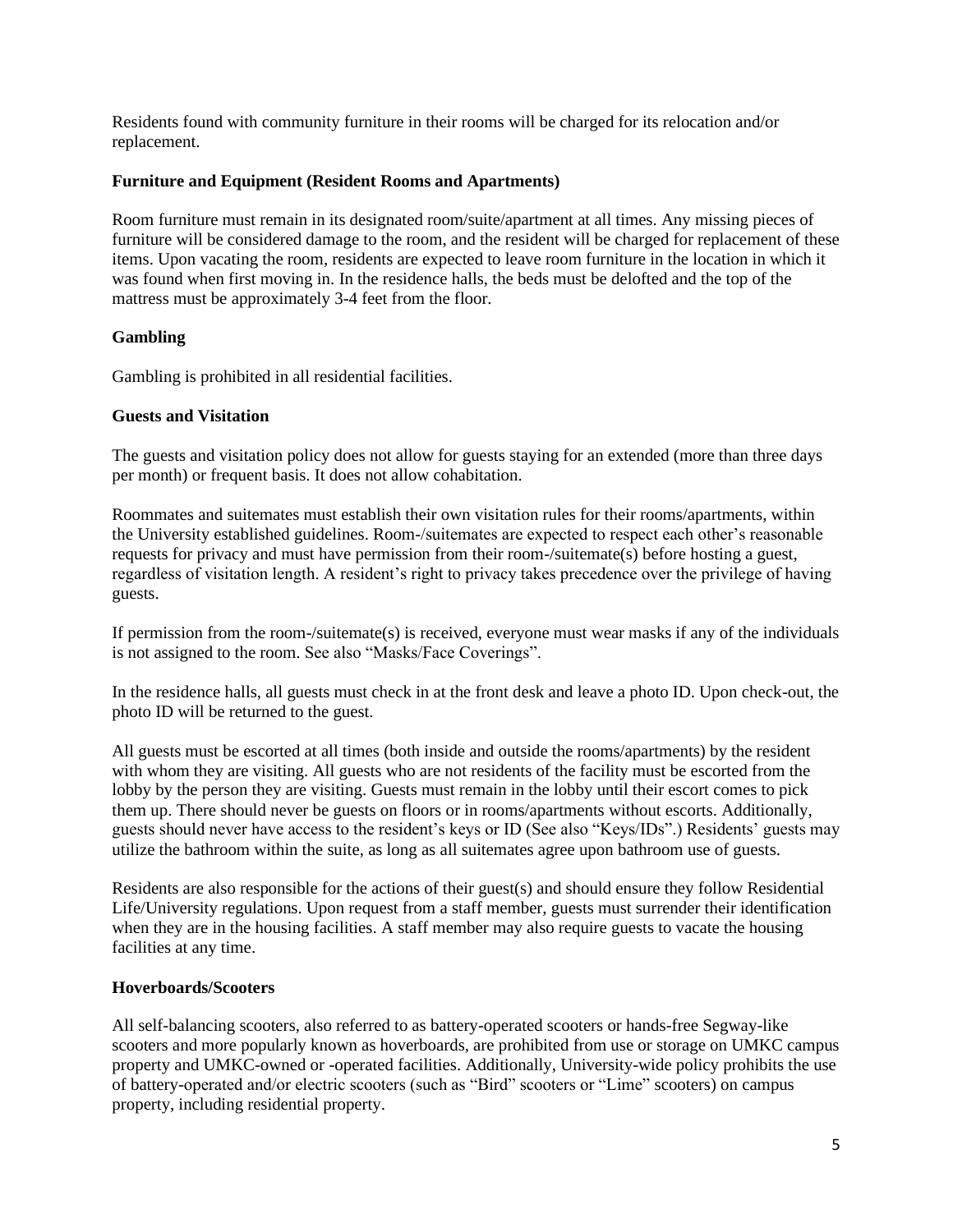# **Keys/IDs**

Students who loan their keys or University IDs to anyone are subject to disciplinary action under the UMKC Residential Life Judicial Procedures. It is not permissible for anyone, other than authorized UMKC personnel, to make duplicates of University keys.

## **Lock-outs (Immediate/ Extended)**

When a lock-out occurs, a UMKC ID or similar ID card must be presented to establish your identity. If your ID card is not available, you will be asked to provide personal information that will be verified against the departmental roster. In the residence halls, you will also be asked identifying information at the front desk if you do not have your ID available.

You are entitled to one courtesy lock-out per semester. On the second, and any subsequent lock-out, a \$15 fine will be assessed. Lock-outs resulting from an emergency evacuation will not count as a lock-out. It is our expectation that you take your ID access card with you when you leave the building. Your access card is your key to the building, just as your room key is your key to your own room. The department may issue a \$15 lock-out fee for forgetting your ID access card as well.

Long-term key checkouts (known as extended lock-outs) are available if a student needs additional time to find a missing key. Extended lock-outs are for a period of three days. The Residential Life Coordinator may grant an extension for extreme circumstances. After the three day period, if the long-term key is not returned, the room/apartment key(s) will be changed and the resident will be charged for this expense.

## **Lofts**

Oak Street Hall beds may be lofted using the supplied hardware only. The resident who requested the lofting kit is responsible for the assembly of the lofted bed. Residents who loft their beds must also unloft their beds upon checking out of the room. Residents who do not un-loft their beds will be charged a fee.

Lofting kits are not permitted in Johnson Hall, as beds may be lofted without a separate kit, or Hospital Hill Apartments.

#### **Lounges/Community Rooms/Courtyards**

Lounges and community spaces are for the exclusive use of residents and their guests. Spaces are not to be used for group meetings or events other than those sanctioned by the Residential Life Coordinator.

The following policies apply to all community spaces:

- No alcoholic beverages or smoking allowed.
- Do not leave personal items in any of the community spaces. Residential Life is not responsible for lost, stolen, damaged, or misplaced items.
- Use the facility at your own risk. Residential Life is not responsible for accidents or injuries.
- Handle equipment with care. Do not remove or damage equipment and supplies, as any missing or damaged items will be replaced at the cost of the individual or organization who checked out the equipment/supplies.
- Respect others by keeping noise to a minimum and by disposing of trash and recycling items properly.
- Please report vandalism and unauthorized users.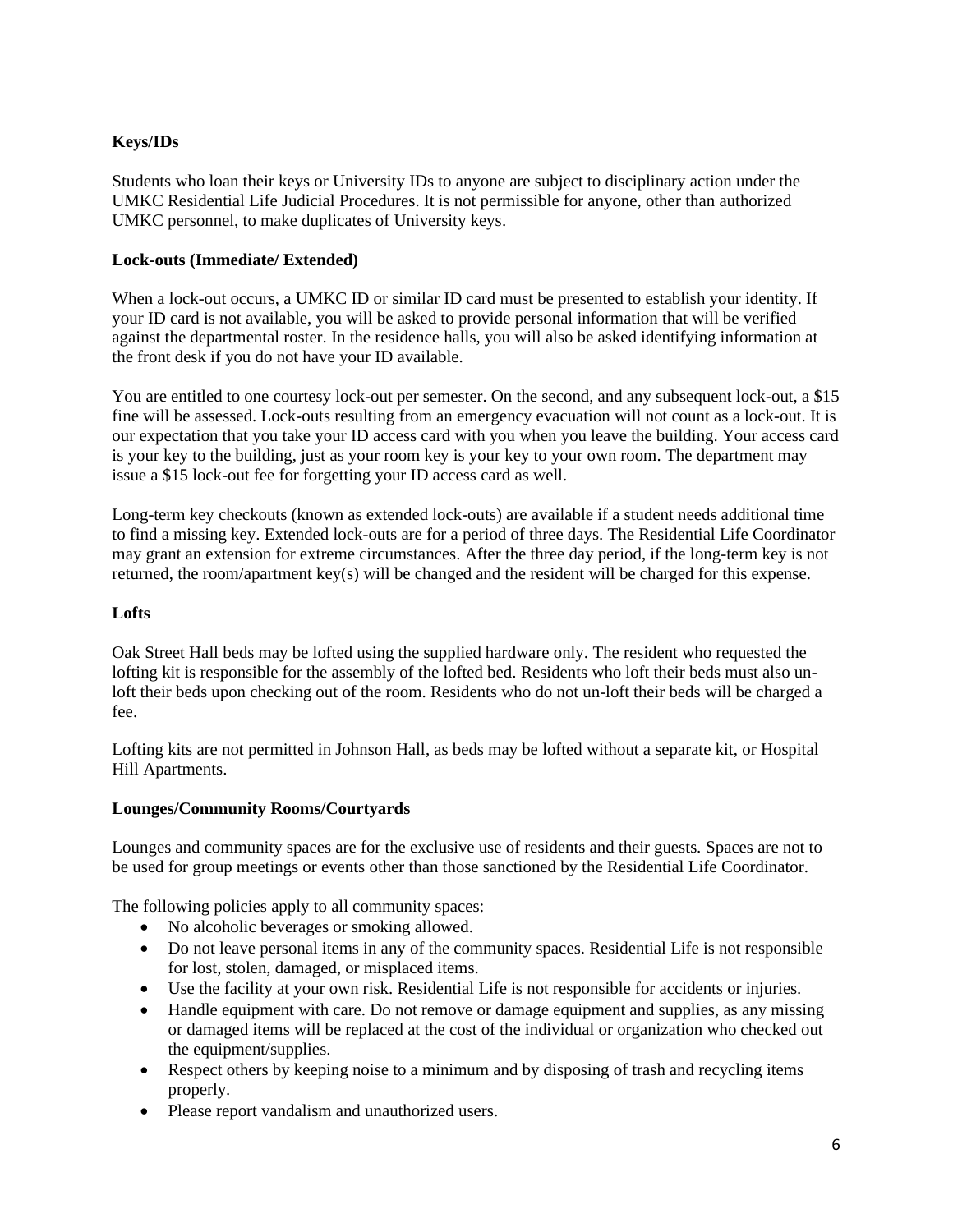- No fighting, dangerous conduct, or noise which disturbs others.
- The sale of anything, the soliciting of subscriptions or the collection of dues is prohibited in the University buildings and upon University grounds without prior authorizing of the Chancellor.
- The space must be returned to its original configuration upon the conclusion of the event.

## **Mailbox Stuffing & Bulletin Boards**

Flyers, bulletins, and brochures must be approved by the Residential Life Coordinator and then may be placed only on common-area bulletin boards. Copies of academic-oriented flyers must be given to the Residential Life Coordinator to be hung on bulletin boards throughout the complex. Any items requested to be placed in mailboxes must be approved by the Residential Life Coordinator.

## **Masks/Face Coverings**

Face coverings or masks are required in all indoor spaces, except when an employee is alone in a private office with the door closed or a student is in their assigned room or apartment, and are required in all outside spaces for those who are unvaccinated. Masks/face coverings must be utilized in all community spaces of a residential building, including, but not limited to, hallways, elevators, and lobbies. Additionally, if students receive permission from room-/suitemate(s) to have a guest, masks are required for everyone in the space (see "Guests and Visitation"). Both the nose and the mouth must be covered. Failure to adhere to any University health guidelines may result in sanctioning and/or the removal of the student from housing. Please check the [UMKC Coronavirus website](https://www.umkc.edu/coronavirus/index.html) for the most up-to-date information.

#### **Musical Instruments, Radios, Televisions, Electronics**

Musical instruments, electronics, and audio/video equipment may be played in your room as long as they do not disturb others. If others are disturbed, the playing of these instruments/equipment must be stopped immediately or turned down and is subject to discipline by the Residential Life Coordinator. See also "Quiet/Courtesy Hours".

## **Obstructions**

Residents shall not obstruct or use the driveways, sidewalks, courtyards, entry passages, stairs, breezeways, or halls for any purpose other than entry and egress. Residents shall not allow bicycles or other such vehicles to obstruct the driveways, sidewalks, entry passages, stairs, breezeways, courtyards, or halls of the community. Residents cannot hang bicycles from the ceilings or walls of their rooms/apartments. Bicycles may not be ridden in the hallways or breezeways of the buildings.

Windows and doors in the complexes must not be obstructed by residents. Blinds shall not be removed by residents. Use of foil and other similar unsightly materials, including but not limited to neon/flashing signs, flags, and signs/advertisements, on windows is strictly prohibited. Residents shall not throw anything out of the windows or doors. Residents should not leave windows or doors open during inclement weather. Residents are not allowed to remove window screens or stoppers and may be subjected to a maintenance and/or replacement fee in addition to conduct action.

#### **Parking**

If you own, operate, or have possession of a motor vehicle in the University community, you must register the vehicle with Parking Operations. Please refer to [Parking Operations Map](http://www.umkc.edu/maps/) for designated parking locations for students. All service entrances to the complexes are for emergency vehicles, not for parking.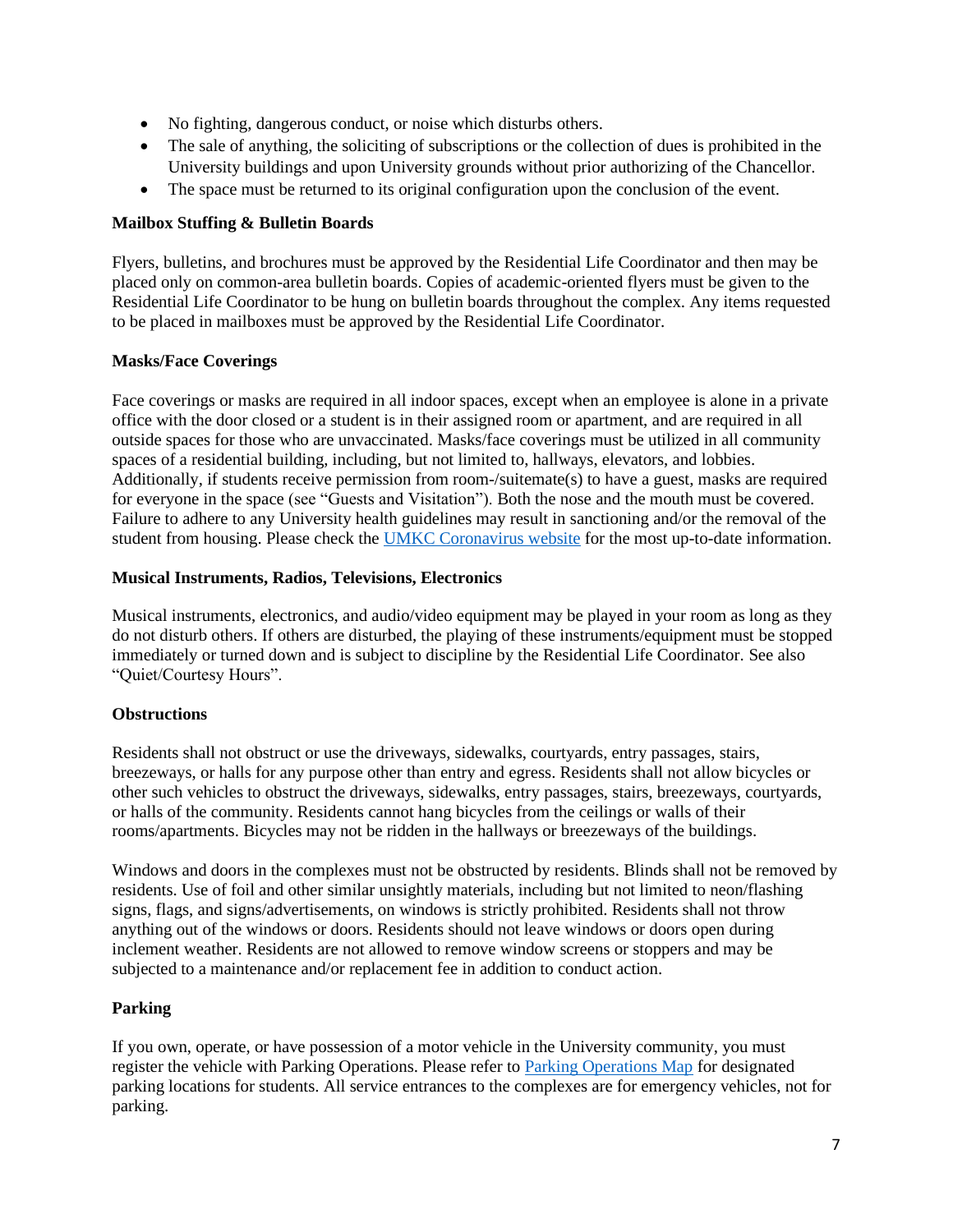## **Pets**

No pets other than fish (in a 10-gallon tank or smaller) are permitted in any of the facilities. The only exceptions to this rule are ADA guide animals, service animals, and approved emotional support animals that have received documented permission from Student Disabilities Services. Failure to comply will result in sanctioning, and residents may be financially responsible for any furniture and carpet cleaning or replacement after the pet's removal.

## **Quiet/Courtesy Hours**

Quiet hours are in effect for all Residential Life facilities from 10 p.m. to 9 a.m. Sunday through Thursday and from midnight to 11 a.m. on weekends and holidays. Residential Life also recognizes 24 hour courtesy hours. Residents are expected to be respectful and courteous of neighbors who may be trying to study or rest and are not being overly loud during non-quiet hours as well.

To ensure that an academically supportive environment exists, the following guidelines will be in effect:

- The noise level resulting from stereos, radios, television, etc., in any area (rooms, hallways, bathrooms, etc.) should not be heard next door from where it is originating. Also, stereos should not be able to be heard outside the rooms/apartments or the complex.
- Conversation in the hallway must be held in a lowered voice.
- The primary responsibility for enforcement of quiet hours shall rest with individuals who are bothered by the noise. We encourage students to take the first step to confront others about noise concerns.
- Residential Life staff will intervene to support quiet hours in those situations when they personally know of noise or when a resident has been unable to accomplish a successful intervention. Students may be asked to turn down stereos, etc. during courtesy hours if complaints are received.
- Quiet hours will be in effect 24 hours a day during finals week. Quiet hours will begin two days prior to the first scheduled exam.

## **Roofs/Exterior Walls**

Students should not be on building roofs or exterior walls at any time.

#### **Room Changes**

Approximately three weeks into each semester, residents may change rooms during Roommate Swap Season. There are very specific guidelines about how room changes during this week must be made. Residents will be informed of these guidelines at the time and are expected to follow them. Residents who move rooms without the approval of their Residential Life Coordinator will be subject to an improper move fee and may face Residential Life sanctions. Residential Life reserves the right to check rooms throughout the year to ensure they are ready for additional occupants. Single residents in a double room who are not paying the single rate should not occupy the unassigned portion of the room, as the space should be ready for another resident at any time. If residents are occupying more than their designated space, they will be charged accordingly.

#### **Routers**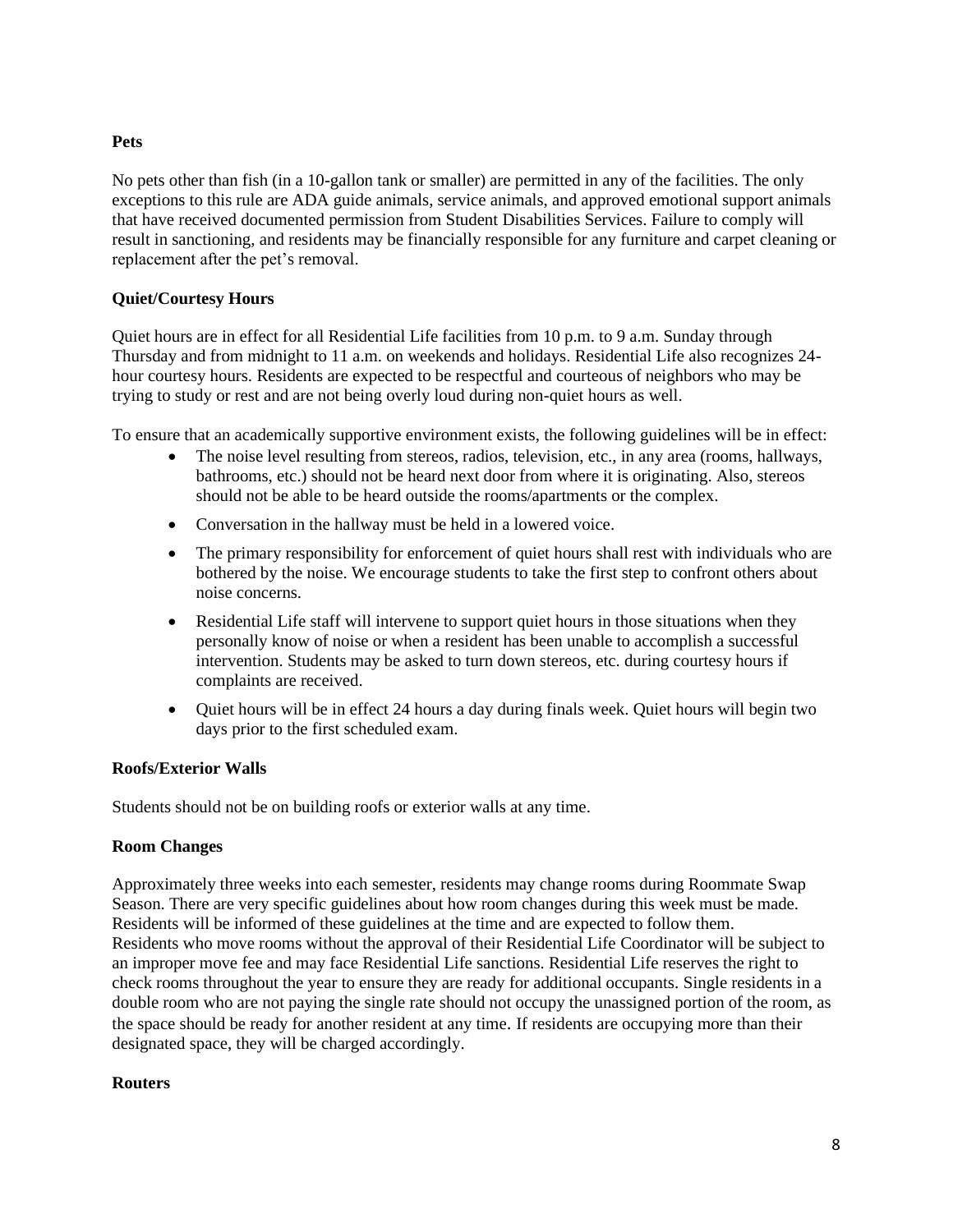Devices such as routers, switches, hubs, repeaters or any other devices that provide Network Address Translation (NAT) are not allowed on the UMKC campus network.

#### **Satellite Dishes and Antenna**

No antenna or satellite dishes are permitted.

#### **Security Circumvention**

Students are expected to contribute to a safe residential living experience. Residents are only permitted to utilize designated entry points, and the use of side doors and/or building exits is strictly prohibited. In the residence halls, all residents are also expected to swipe their University ID card at the front desk. If an individual does not have their University ID card, they must present identifying information to the desk attendant for verification.

#### **Solicitation/Generating Revenue**

Door-to-door solicitation (unless approved by Residential Life) is not permitted in the complexes. Residents are also not allowed to generate revenue utilizing Residential Life properties, utilities, etc. This includes operating businesses from student rooms or community spaces.

#### **Sports**

Riding skateboards and bicycles, roller skating, rollerblading, playing hackie sack, wrestling and throwing Frisbees or other projectiles in the complexes is inconsiderate of others, can cause sprinklers to activate, and is not allowed. Other sports, such as golf, soccer, lacrosse, basketball, football, baseball and racquetball, are also not to be played in the complexes. The use of water guns/balloons and "NERF" (guns, bows, etc.) are prohibited. Dartboards and darts are not allowed on the premises. Violators will be subject to disciplinary action and may be found responsible for any damages.

## **Tampering with Fire Equipment**

Residents may not tamper with or hang items from fire alarms, sprinklers, smoke detectors, and other equipment. Violators will be subject to disciplinary action and potential fines.

## **Tobacco Policy**

UMKC is a tobacco-free campus; therefore, the use of tobacco, including but not limited to: smokeless tobacco products, hookah, tobacco pipes, cigar, cigarettes, and legal smoking products are prohibited in all campus buildings including residential facilities. Students over 18 years of age may possess and are allowed to store tobacco and legal smoking products but may not use them in the halls. Students who are found responsible (or whose guest is responsible) for smoking in a residential facility are subject to a fine of \$100 to be billed to their student account.

#### **Trash and Recycling Disposal**

Residents are expected to dispose of their own trash and/or recyclables in the designated rooms and locations on each floor or in a dumpster outside or near each hall/apartment. Residents who place their trash and/or recyclables in the hallways, public areas, or parking garage may be subject to disciplinary action which may include fines.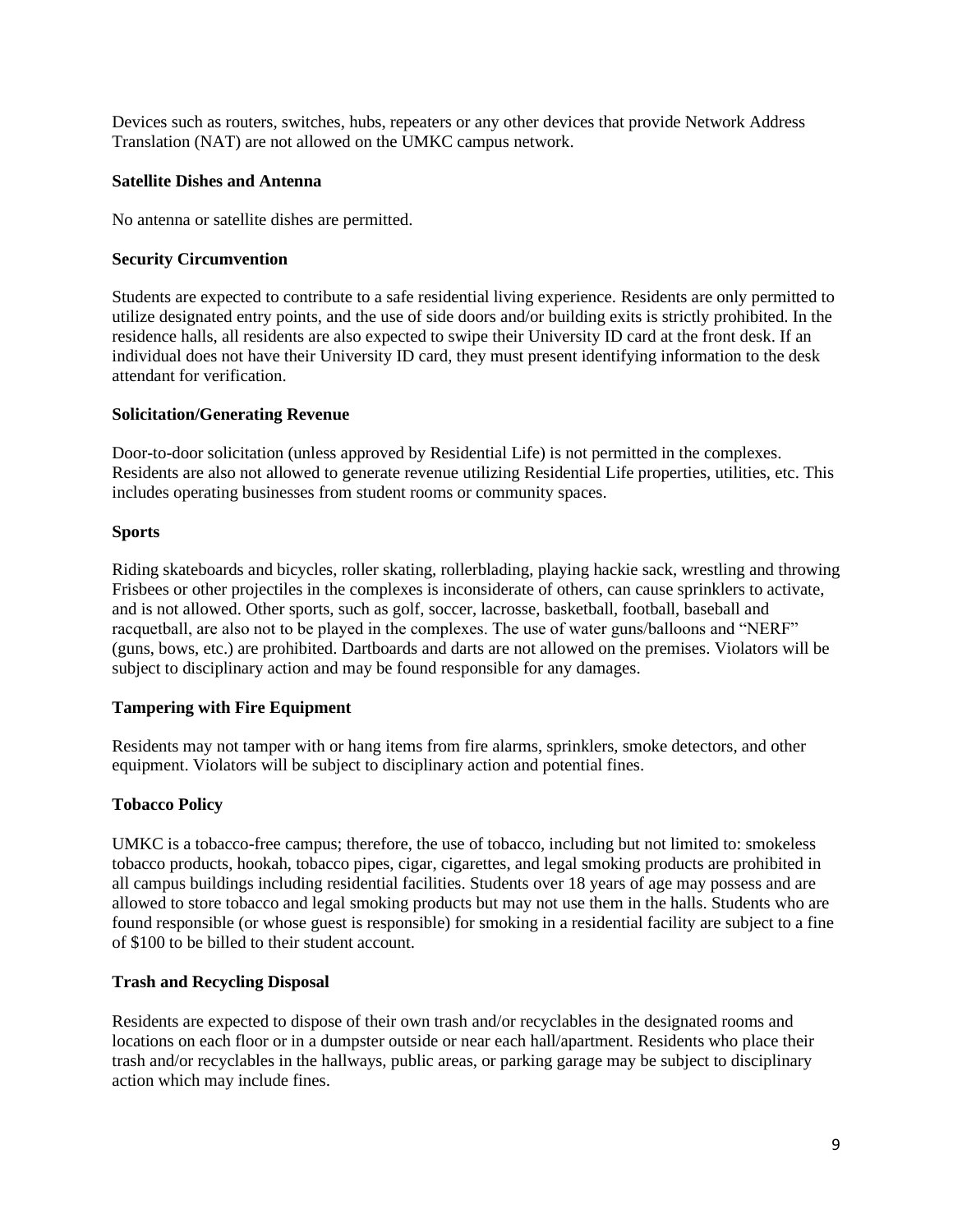## **Vaping**

The use of e-cigarettes/vaping instruments are not allowed in any of the residential facilities at any time, however, you may store these devices in your room. Residents documented for using one of these devices in the facilities will be subject to a \$100 fine. Residents who use e-cigarettes for substances other than nicotine can be subject to disciplinary action.

#### **Verbal Abuse**

Intimidating or threatening verbal abuse of other residents or staff members may result in disciplinary action under the general Standard of Conduct for students.

#### **Windows and Screens**

Displaying alcohol containers (cans, bottles, etc.) or signage in windows and in resident rooms, regardless of whether or not the container(s) is/are empty is strictly prohibited.

There is no acceptable reason to remove the screen from the window except in case of a designated building emergency.

Residents who remove their screens will be subject to disciplinary action under the UMKC Residential Life Judicial Procedures and will be assessed a standard minimum charge for the replacement of each screen.

Stereo speakers should not be placed in windows. Residents should refrain from yelling, leaning or climbing out of windows. Residents throwing anything out of windows are subject to disciplinary action under the UMKC Residential Life Judicial Procedures.

# **UMKC RESIDENTIAL LIFE CONDUCT STANDARDS**

The University of Missouri System's general Student Standard of Conduct is applicable to all students at the University of Missouri – Kansas City and incorporates UMKC's residential policies, rules and regulations which thereby provides a suitable environment for learning. The University's Standard of Conduct, as well as the UMKC residential policies, rules and regulations may be found [here.](https://www.umsystem.edu/ums/rules/collected_rules/programs/ch200/200.010_standard_of_conduct)

## **UMKC RESIDENTIAL LIFE JUDICIAL PROCEDURES**

All residents of UMKC Residential Life are expected to abide by the terms and conditions of the housing contract, including the behavior standards listed below.

The Conduct Standards for Residential Life are enforced with the procedures described in this section and fall under the University of Missouri's Standard of Conduct. The focus of these rules is to create a comfortable, quiet community living environment that supports your pursuit of academic and personal goals rather than to restrict your freedom. A secondary focus of the Residential Life Conduct Standards is to assist you to be a fully functioning, responsible member of the community.

The *UMKC Residential Life Judicial Procedures* thoroughly cover:

- Appropriate Conduct
- Review and Resolution of Misconduct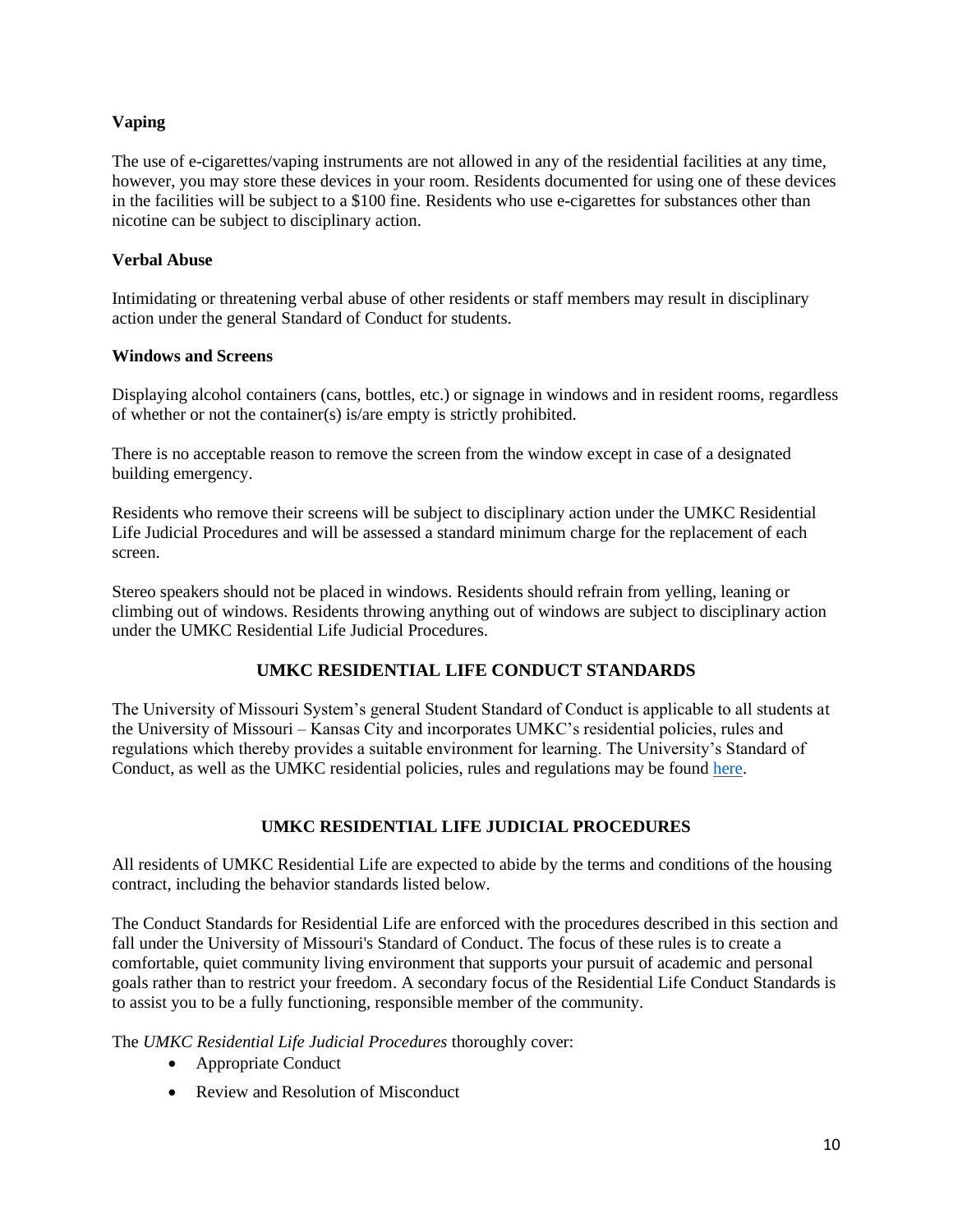Violation of any standard of conduct covered by the University of Missouri's *Standard of Conduct,* or any violation of the standards of conduct outlined in the *Guide to Group Living,* will subject individuals to conduct procedures as outlined in the *Rules of Procedure in Student Conduct Matters*. Standards of conduct *(*including those Residential Life standards that are written in the *Guide to Group Living)* apply to the behavior of residents while in the residence halls or apartments, on University property, and at all Residential Life/UMKC-sponsored on- or off-campus activities.

Residents are expected to inform their guests of the policies governing behavior in the complexes. In addition, residents should make their guests aware that guests who fail to observe policies may be denied access to the complexes. Actions and activities considered to be in violation of the *Standard of Conduct*  include all those listed in the University of Missouri's *Standard of Conduct* and the *Guide to Group Living.* 

## **Review and Resolution of Misconduct**

The policies and procedures that are enforced in the residential facilities have been established to help maintain a cooperative living environment that supports both the academic mission of UMKC as well as allow individuals enough freedom to maintain a comfortable lifestyle. All members of the residence halls and apartment complexes will be held accountable for observing the rules and policies in this Guide to Group Living, which fall under the University of Missouri's Standard of Conduct, as well as the terms and conditions of each housing contract.

Decisions made by staff members about a student's involvement in policy violations and decisions made about what would constitute a reasonable resolution of the incident are based upon the information submitted regarding the incident, the input provided by the student and previously documented incidents involving the student and policy violations.

Residential Life takes action against a student when the evidence indicates that the student more likely than not has been involved in a violation of a policy. Resolutions of policy violations (including possible notification of their academic unit and/or coach) will hold those involved in conduct-policy violation reasonably accountable for their behavior. When determining an appropriate resolution to an incident, Residential Life staff members will take into consideration the interests of the community, the University community, the student who violated the policy and previously documented incidents involving each student and policy violations.

When a policy violation occurs, one or more of the following processes of resolution may be followed:

Upon receiving an allegation of misconduct, an investigation is conducted by either the Residential Life staff, who all act as Primary Administrative Officers/Designees under the Rules of Procedures in Student Conduct Matters or the Director of Student Conduct and Civility. They shall have the authority to make a determination and to impose appropriate sanctions via an informal disposition, and shall fix a reasonable time within which the student shall accept or reject a proposed informal disposition. A failure of the student either to accept or reject within the time fixed may be deemed by a staff member to be an acceptance of the determination, provided the student has received written notice of the proposed determination and the result of the student's failure to formally reject and, in such event, the proposed disposition shall become final upon expiration of such time. If the student rejects informal disposition, it must be in writing to the Residential Life staff member, and shall be forwarded to a Primary Administrative Officer/Designees with student conduct jurisdiction beyond that of the Residential Life designees. If informal disposition is not accepted by the student, next steps will be utilized.